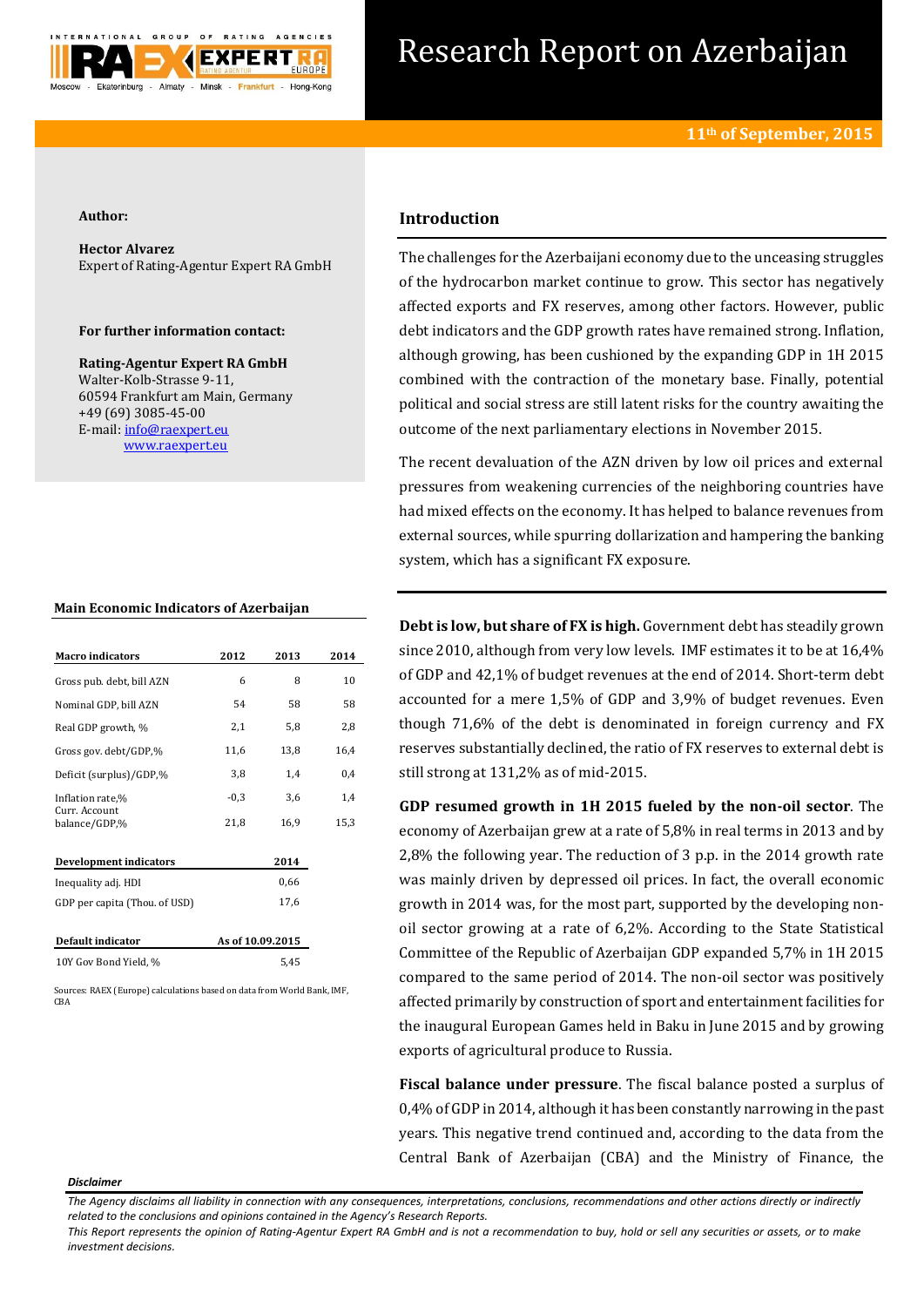

**Graph 1:** Budget revenues (Bill. of AZN)



**Graph 2:** Budget dynamics (Bill. of AZN)



Source: RAEX (Europe) calculations based on data from the CBA

**Graph 3:** Long-term deposits (Bill. of AZN)



Source: RAEX (Europe) calculations based on data from the CBA

**.** 

government budget posted a 2,9% of GDP deficit in 1H 2015. The steep decrease in oil prices has taken a toll on revenues since the 2Q of 2014. However, the devaluation of the AZN by the CBA in February 2015, along with higher non-oil income, has cushioned the drop in budget revenues (see graphs 1 and 2) preventing a wider fiscal deficit.

The reported mid-year deficit materializes the expectations of the Agency published in the previous report. However the government projects even a wider deficit by the end of 2015. Nevertheless, the 2016 draft budget looks more encouraging and prudent. It takes into account moderate spending and an oil price of 50 USD per barrel. The budget draft projects a small deficit, but spending and revenue projections would be more adapted to the new reality and would reduce transfers from the oil fund.

**Banking sector with external exposure**. The banking system remains profitable, although ROA declined in 1Q 2015 with 27 banks, representing 73% of total assets, reporting a fragile ROA of less than 0,5%. Capital adequacy ratio remained strong at 17,3% in the same period. In addition, the spread of the deposit and lending average interest rates reduced substantially to 512 b.p as of 1 June 2015 compared to 1000 b.p. as of the beginning of the year. However, the devaluation and lower oil prices present a significant risk to Azerbaijan's banking system.

As mentioned in our previous report<sup>1</sup>, the banking system has exposure to FX loans issued to AZN income earners, as well as to exporting companies with FX revenues, which partially mitigates the risks. Furthermore, the concentration of assets in the International Bank of Azerbaijan (IBA) and directed loans to this bank, distort the banking system and reduce competiveness. Finally, the amount of money outside credit institutions and high levels of dollarization indicate the lack of use of the financial system. Therefore, levels of private debt have not grown consistently.

**Monetary authorities face challenges**. Even though the CBA manages the reference rate, the pass-through of changes in this rate to the real economy is not very efficient<sup>2</sup>. Thus, the Central Bank also maintains a tight control over the exchange rate, which was devaluated in February 2015 by about 34% in a single day following a plunge of oil prices and weakening of neighboring economies' currencies. So far, the devaluation of the AZN against the USD has, as previously mentioned, stabilized budget revenues and FX reserves. However, it caused an increase of more than 70% in FX-denominated long-term deposits and a 48% decrease in AZNdenominated long-term deposits (see graph 3) and has had an impact on inflation, which was 3,5% until June 2015.

<sup>1</sup> Research Report on Azerbaijan from 13<sup>th</sup> of March 2015 [\(http://raexpert.eu/reports/Research\\_report\\_Azerbaijan\\_13.03.2015.pdf\)](http://raexpert.eu/reports/Research_report_Azerbaijan_13.03.2015.pdf) <sup>2</sup> See page three of the previous report for reasons resulting in low efficiency of the monetary policy:

*Disclaimer*  Research Report on Azerbaijan from 13<sup>th</sup> of March 2015 [\(http://raexpert.eu/reports/Research\\_report\\_Azerbaijan\\_13.03.2015.pdf\)](http://raexpert.eu/reports/Research_report_Azerbaijan_13.03.2015.pdf)

*The Agency disclaims all liability in connection with any consequences, interpretations, conclusions, recommendations and other actions directly or indirectly related to the conclusions and opinions contained in the Agency's Research Reports.*

*This Report represents the opinion of Rating-Agentur Expert RA GmbH and is not a recommendation to buy, hold or sell any securities or assets, or to make investment decisions.*